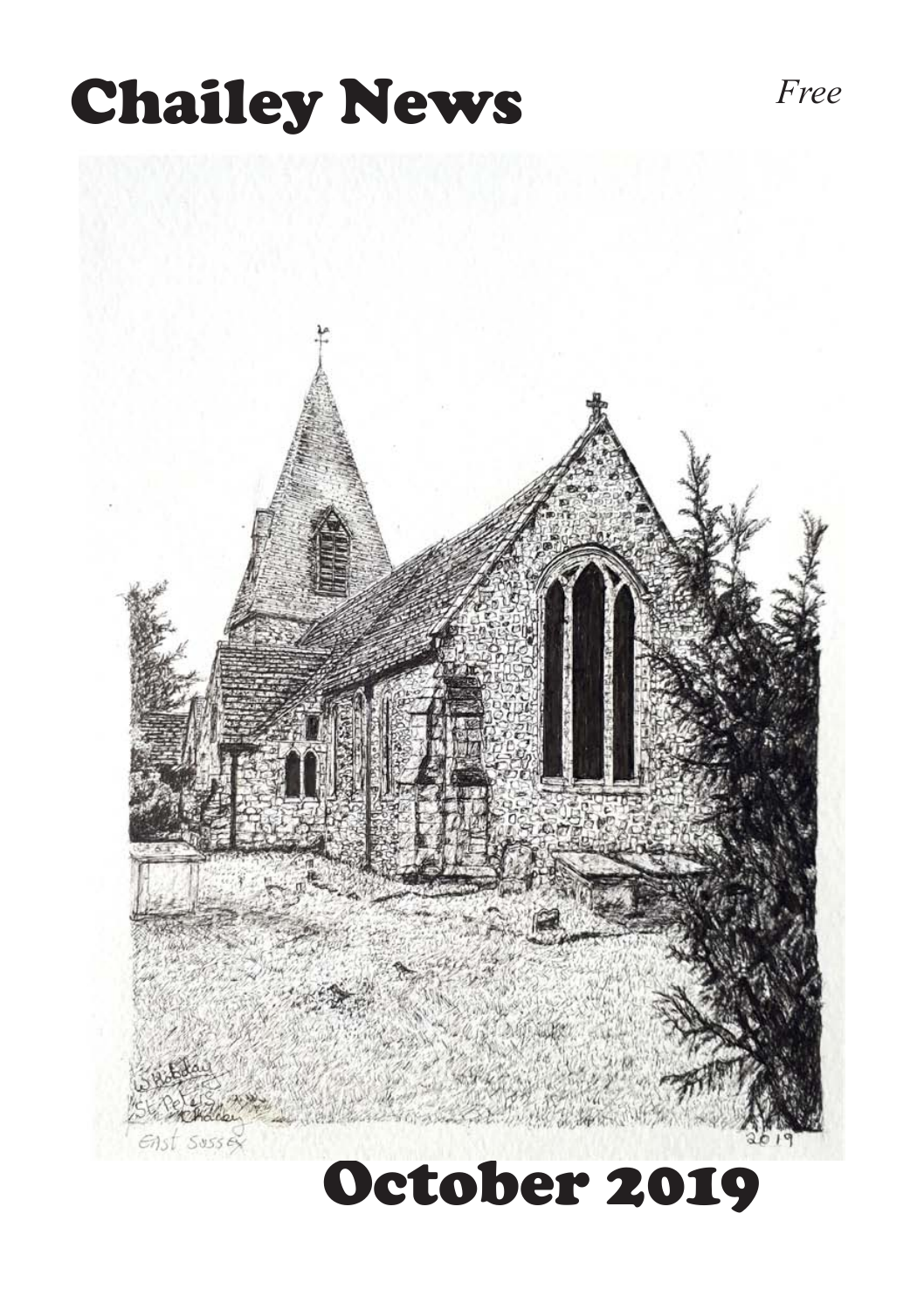# **The Church of St Peter Parish of Chailey**



**WEEKDAYS Monday** 8pm Bell Ringing Practice<br> **Friday** 6.45pm Choir Practice **Choir Practice New ringers and choir members always welcome. Transport to services can be arranged: please contact the churchwardens. The Church is open during daylight hours.**

**PRIEST IN CHARGE: The Parish is in Interregnum**

- **PARISH OFFICE : The Parish Office will be manned occasionally Teresa Wenban** *Stpeterschurch12@hotmail.co.uk*<br>Web site *Well and www.stpeterschailey.org* www.stpeterschailey.org
- **CHURCHWARDENS: Mrs Chris Peskett 01825 721431 Mrs Teresa Wenban**
- **PCC SECRETARY: Mr Chris James 01825 722411**

**MAGAZINE ADVERTISING & FLYER INSERTS: Mr Chris Jones 01825** 508721<br> **E-mail Consepsition** 

 $ionespellingford@aol.com$ 

## **CHAILEY FREE CHURCH, SOUTH CHAILEY**

**Please see details of services and weekday activities later in magazine Contacts: Mr Roger Nutley 01273 890114**<br>Mr Dave Caughley 01273 400785 **Mr Dave Caughley** 

| <b>ROMAN CATHOLIC MASS</b> |                  |                                  |  |
|----------------------------|------------------|----------------------------------|--|
| <b>Herons Ghyll:</b>       | Wednesday 9.30am | Sunday 11.30am Holy Days 12 noon |  |
| <b>Haywards Heath:</b>     |                  | Sunday 8.30am 10.30am 5pm        |  |
| Uckfield:                  | Saturday 5.30pm  | Sunday 9.30am                    |  |
| Lewes:                     |                  | Sunday 9am 10.30am               |  |

**For further information about Roman Catholic services and activities, please contact Mrs Mary Butterfield, 01825 724003**

**(cover illustration by William Hobday. Commissions Taken. www.penandinkartist.co.uk. email: williamhobday@gmail.com)**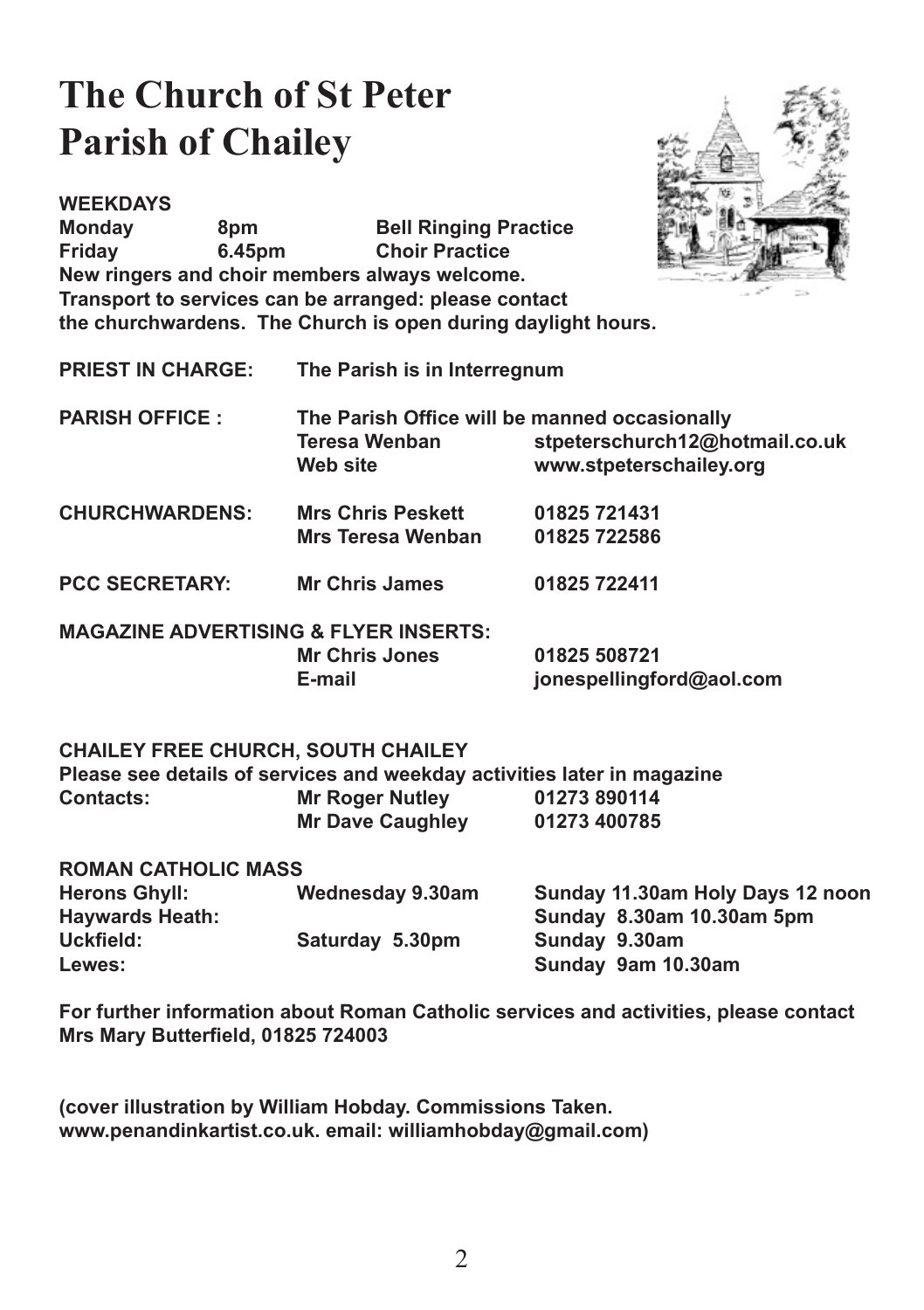



# **OCTOBER SERVICES 2019**

| Sunday 6th October The sixteenth Sunday after Trinity |
|-------------------------------------------------------|
| 8am Holy Communion (BCP)                              |
| 10am Family HARVEST Communion                         |

**Sunday 13th October**  *The seventeenth Sunday after Trinity* 8am Holy Communion (BCP) 10am Parish Communion

**Sunday 20th October The eighteenth Sunday after Trinity** 8am Holy Communion (BCP) **10am Parish Communion** 

**Sunday 27th October The last Sunday after Trinity** 8am Holy Communion (BCP) 10am Parish Communion

## **Sunday 3rd November** *The fourth Sunday before Advent*  8am Holy Communion (BCP)

10am Family Communion

**BCP is the Book of Common Prayer (1662)***.* **All other EucharisƟc Services are from Common Worship: Order One***.* **We welcome everyone warmly and families and children are always welcome at all our services.**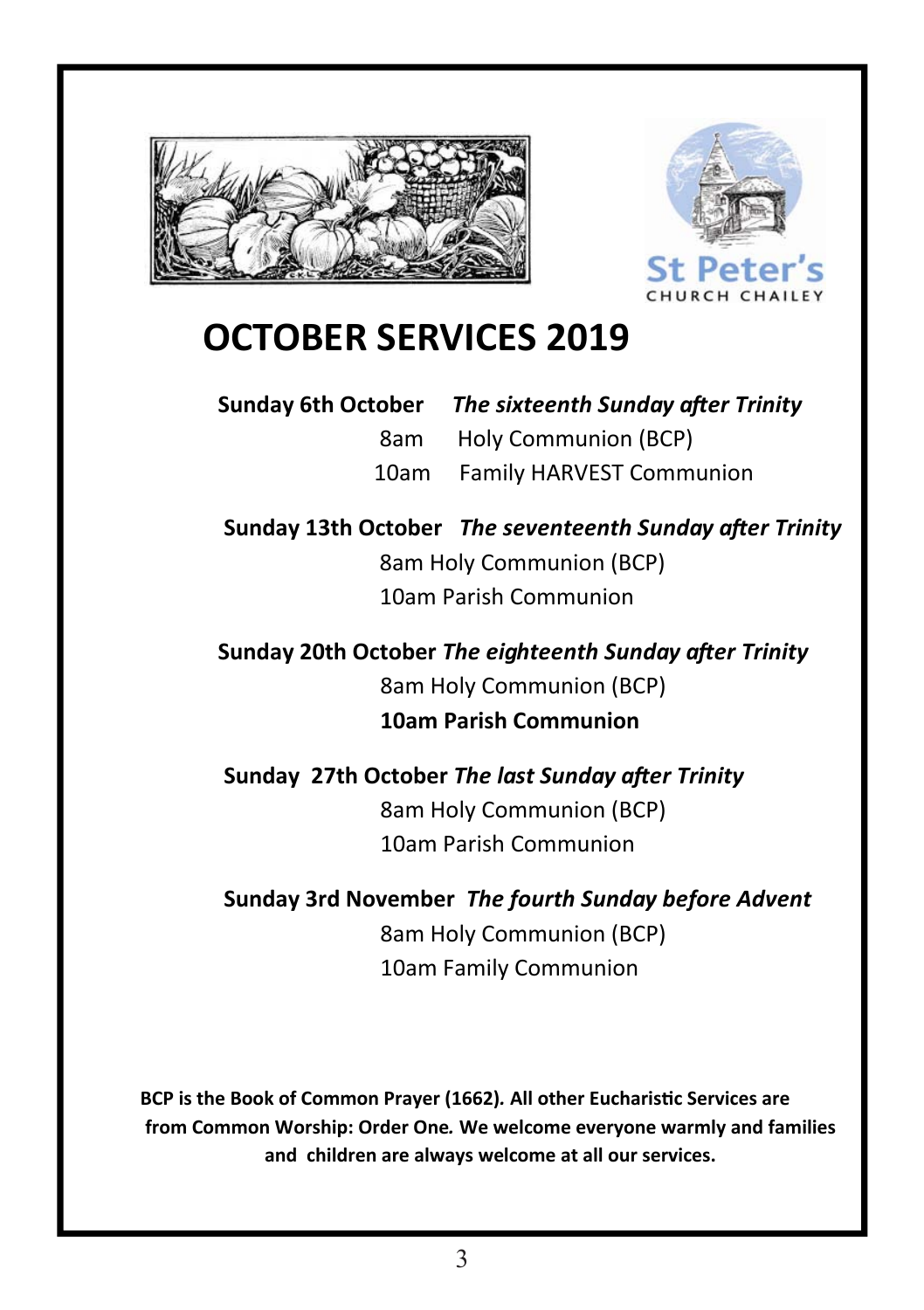

As there was a little bit of positive feedback about the article on liturgical colours (August magazine), and since there is a lot of interesting and historic architectural symbolism within the church that is nowadays less well-known by many folk, I thought a continuation on the theme would be appropriate. This month, I have concentrated on the general architecture

and layout of the kind of Anglican church found in Chailey and so many other places. Commonly, they have begun life centuries ago (St Peter's was first built in the year 1256) and have been adapted and altered over generations.

The majority of such churches have having a cruciform shape. This usually means a church built with the layout developed in Gothic architecture in the Middle Ages:

• The east end, containing what is known as the 'high' (main) altar, which stands in the middle, often with an elaborate, decorated window, through which light shines in the early part of the day. There may also be a highly decorated altar piece behind the altar, which might be carved or sculpted, or painted, called a 'Reredos'. The east wall location, also called 'The Sanctuary', was originally chosen as it was considered the most holy part of the church – this is because the sun rises in the east and it was seen as symbolic of the resurrection. Side altars are also placed on east walls and the congregation faces. However, no matter what the actual orientation of the building, the Altar direction is "liturgical east". The Sanctuary is often physically distinguished from the rest of the church by a permanent structure such as a screen, or altar rails, or simply by the general architectural layout.

- The Chancel, which is the area between the Sanctuary and the Nave, and usu ally contains the choir stalls. The word "chancel" comes from the word 'Can celli', meaning "lattice work," which was once used to rail off the choir
- A west end, which contains a baptismal font usually near the entrance door, symbolic of the fact that we enter the church family through baptism.
- North and south Transepts, which are the "arms" of the cross, which can contain rooms for gathering, small side chapels, and in many cases the organ.

The Nave: in many of our Gothic churches and cathedrals, it is impossible to see up to the high altar from the main congregational seating area, in the Nave, as a large carved screen called 'The Rood Screen' usually blocks the view. Historically, this screen was built to separate totally the Sanctuary from the congregation, so that the Sanctuary was treated as the Holy of Holies.

Referring to "Noah's Ark," the word "Nave" is derived from the Latin word for ship, 'Navis', and has come to mean the area where the parishioners sit or stand. Apparently, it was meant to portray the Church as a ship, protecting those inside it from the waves and buffets of the world. Architecturally, this was made even more visible by constructing the vaulted ceiling over the nave, exposing the wooden beams, which resembled the reversed look of a ship's keel.

Pews are a late addition to the nave area, and, even today, parishioners stand during the services in many Eastern Catholic and Orthodox Churches. The nave is usually the largest part of a church, and may be flanked by one or more parallel aisles. In most churches the east end of the nave ends in an arch separating it from the chancel, near which there is also a lectern and pulpit.

(Roman Catholic churches built since the 1960s tend to have been built in the roundbringing the Mass closer to the people. For this reason, most modern built Roman Catholic Churches face all directions! Think of Worth Abbey chapel, or Liverpool RC Cathedral.) (With thanks to various pieces of information from the Internet for help with that!)

On another note, our Barn Dance takes place on the 19th October. By the time this gets to you, we may have sold out, but if you would like to come, please ring either of the Churchwardens for possibilities.

Another date for your diary is our Christmas Fair, Sat November 30th, at St Peter's. We have a lot of lovely stalls booked, so we look forward to seeing you there.

Lastly, a small bunch of what appear to be house keys was found in the church car park on Sunday 8th September. As I write, they have not yet been claimed. If you have lost them, please phone the Churchwardens.

*With all good wishes,* 

*Christine Peskett, Churchwarden.*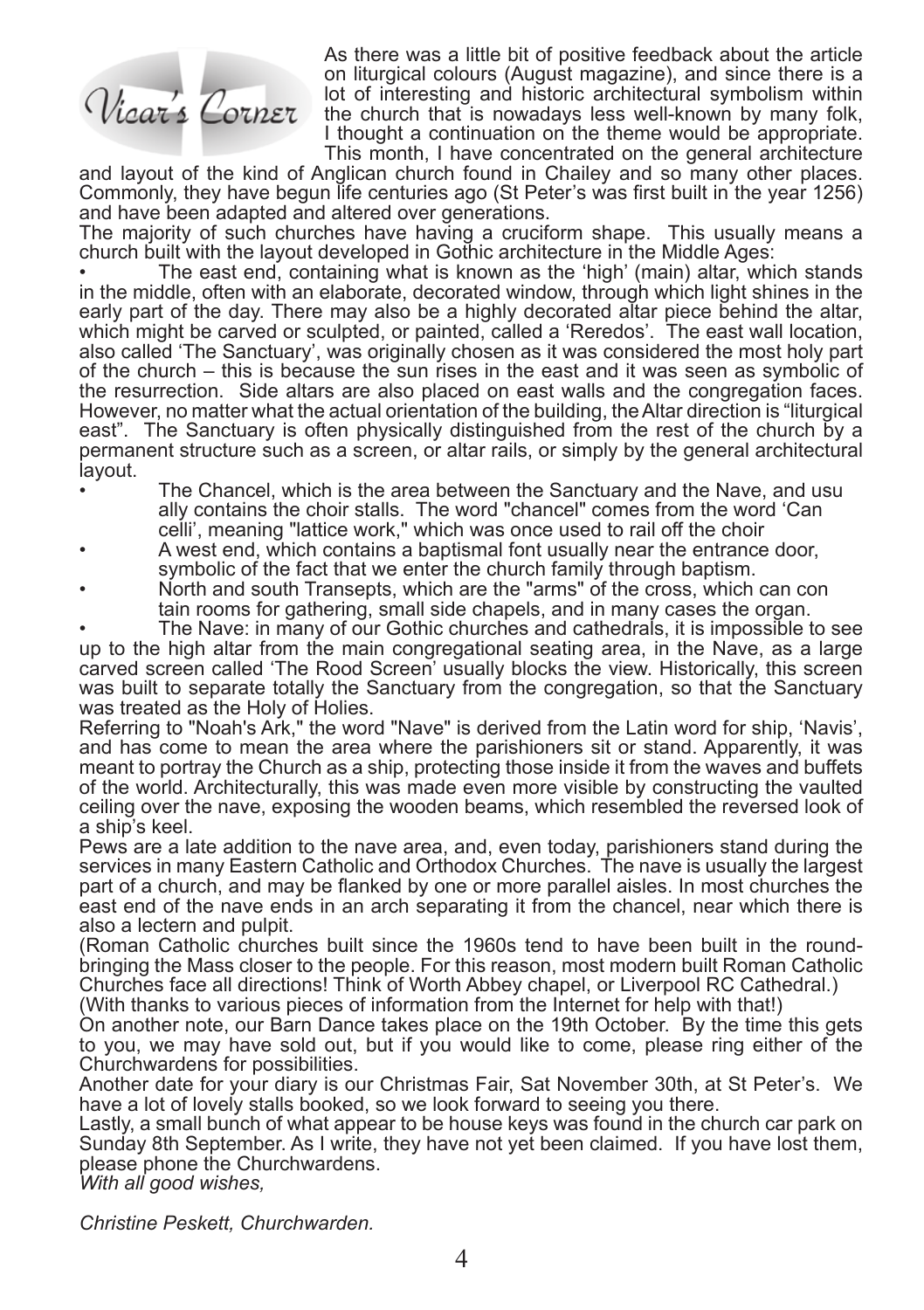# **Barn Dance**

Including ploughmans and pudding. Saturday 19th October 2019, 7pm for 7.30pm - 11pm, Chailey Village Hall.

Bring your own wine and glass, soft drinks provided. Grand autumn draw will take place. Let's Dance! In aid of St Peter's Church, Chailey, dancing to 'Square the Circle'. **£12.50.** Tickets available from: Chris Peskett 01825 721431, Teresa Wenban 01825 722586, St Peter's Parish Office 01825 722286



**Christmas Market At St. Peter's Church, Chailey Green. 30th November 2019 10am-2pm**   $\overline{\mathbf{A}}$ **St.** Peter Church, Chainey Green. **A**t at<br>20th Chailey Iturui, Cha<br>November *(* 





## **Come and meet Father Christmas Entry £2.00 to include Seasonal Refreshments Entry £2.00 to include Seasonal Refreshments**

**Stalls to include: Pete's Pantry Homemade Cakes & Sweets Deersview Chutneys Art From Local Artists Cards & Gifts** Hayley's Fudge **Handmade Seasonal Cards & Gifts Peter's Pancy Chocolates Band Knitted items Handbags Face painting Wine Tasting from Bluebell Vineyard Generation 11 G<br>Art from Local Artists Children's Toys** Art from Local Artists<br> **Pete's Pantry Homemade Cakes & Sweets** Deersview Chutneys **Handbags Face painting Nose to Tail Butchers** Many other stalls

**Many other stalls Stalls to include:**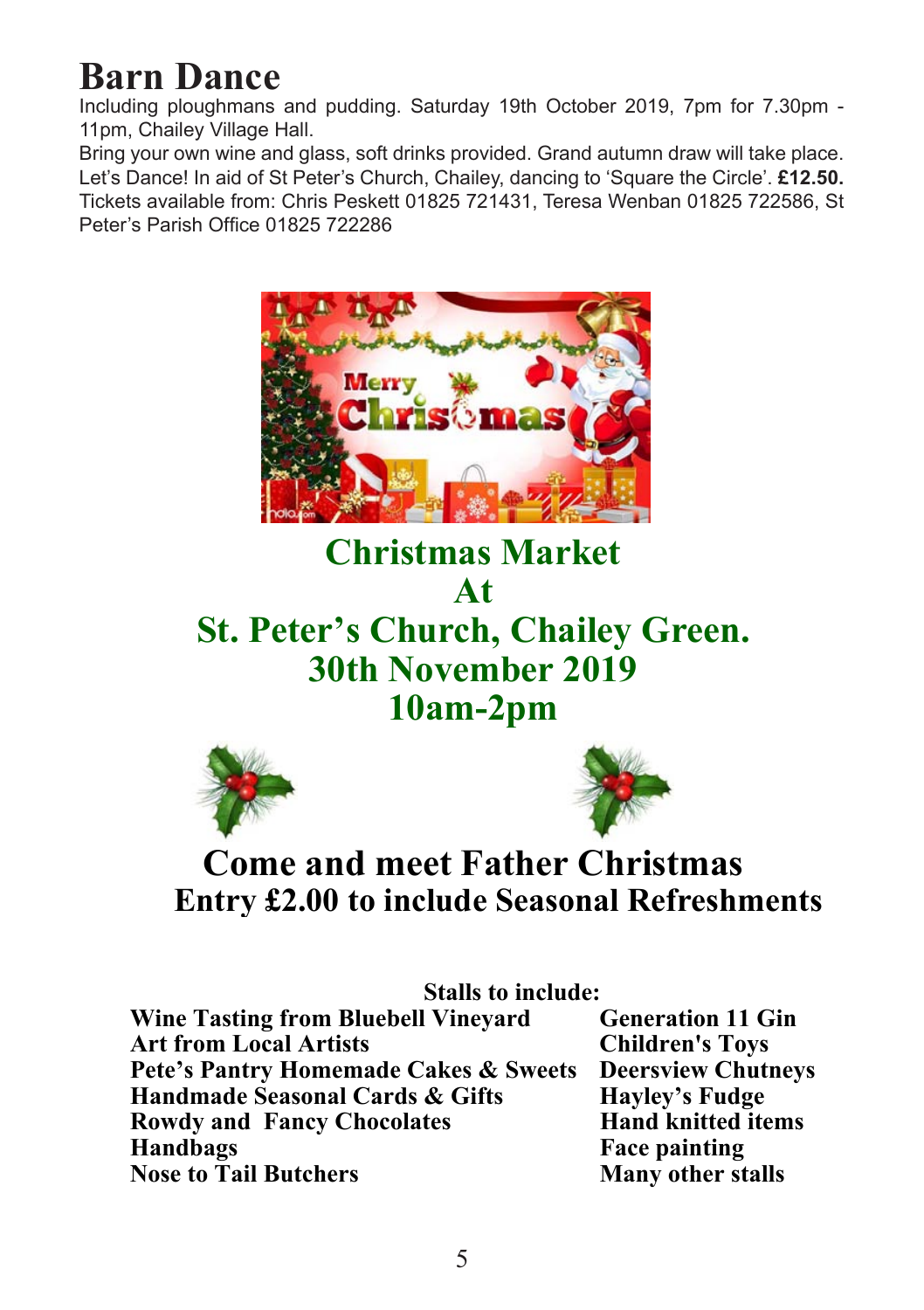

**Chailey Free Church,** A275, South Chailey, BN8 4AN Contact us for details on 01273 400785 or 01273 890114 Email: contact@chaileyfreechurch.com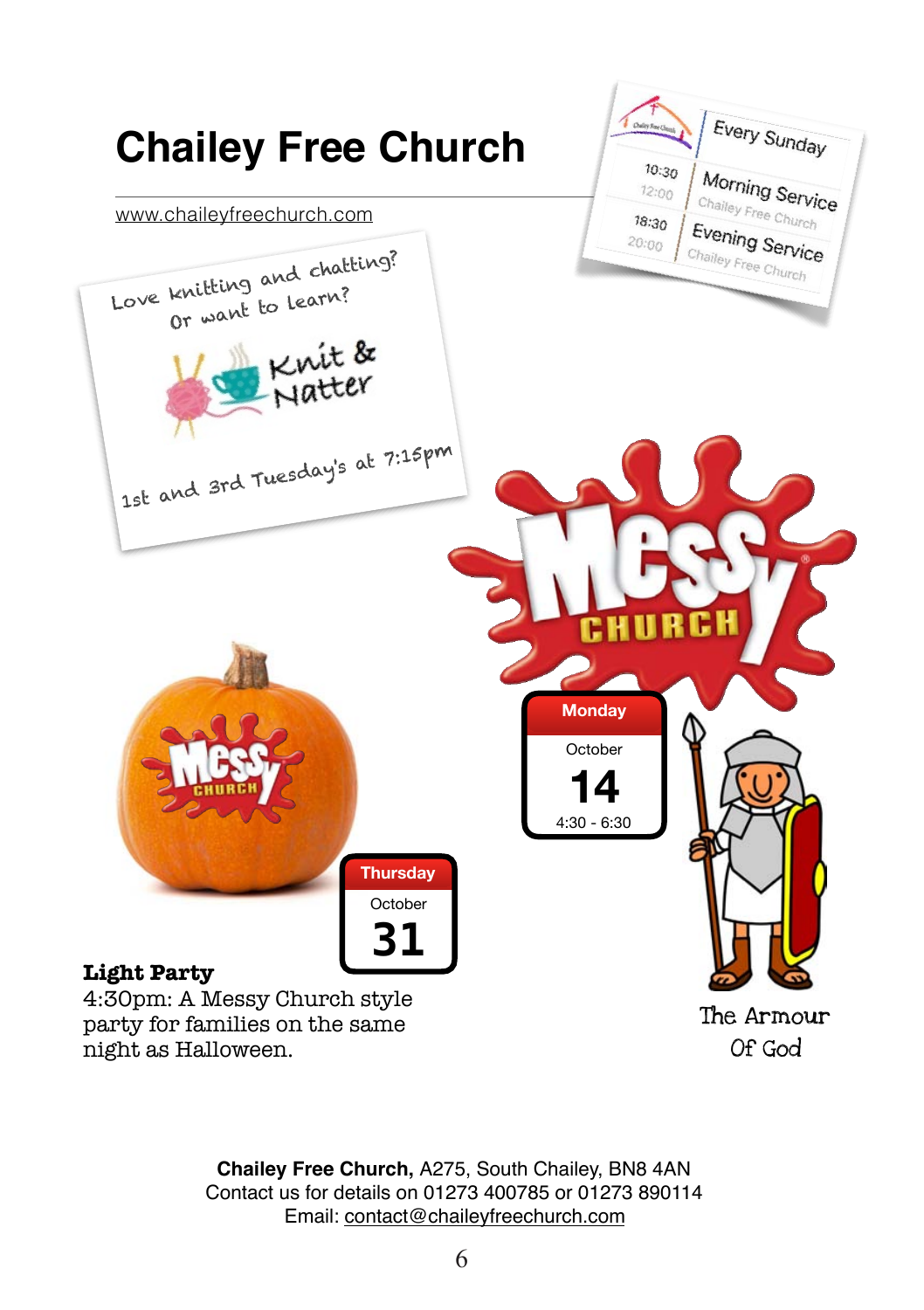# **Toddlers Group**

We now have a Toddlers group up and running at St Peter's Church. This is a free group which meets in the church on a Friday morning between 9.00am and 11.00am. Toys and activities for children. Free refreshments during the morning. Baby changing facilities. We welcome new Toddlers and their parents, grandparents or carers to this group. Contact the parish office (01825 722286) stpeterschurch12@hotmail.co.uk for more information.

# **Chailey School GCSE Results 2019**

Staff and students at Chailey School are thrilled to announce another excellent set of GCSE results. Students passing both English and maths GCSE at grades 5-9 improved over 6% to 55% and the pass rate for 4-7 improved by over 11% to 71%. 27% of all GCSE grades were awarded at the top grades of 7-9 with over 14% awarded at the top grades of 8 or 9. In total Chailey students were awarded 397 GCSEs at grades 7-9.

72% of students achieved at least a grade 4 in two or more science subjects and 37% of students achieved the full English Baccalaureate (at least a grade 4 in English, maths, two sciences, a language and geography or history). 64% of all students achieved a good pass in at least one Foreign Language. Once again, Chailey School has excelled in enabling students to study a broad range of subjects.

There were a huge array of stunning individual performances and there is simply not space to mention them all here. However, Jackson Barlow, Zoe McBrown, Rebecca Matthews, Kim Ranson, Hollie Cooper, Rufus Barlow and Oliver Whittington all secured at least 10 GCSEs all at grades 7-9 which shows exceptional performance. Achieving a grade 9 at GCSE level means gaining almost full marks in all papers. In total Chailey School students secure 78 grade 9 passes.

In terms of student progress, the following students should be congratulated for their hard work in gaining exceptional GCSE grades – Zoe McBrown, Lia Smith, Daniel Hayden, Leisha Limbachia, Rebecca Matthews, Ethan Hale, Nadia Carroll-Parry, Thomas Kinfar, Alanna Livings and Luke Wilson.

Elena Leshcheva deserves a special mention. She joined us in year 7 with no English Language skills and has left us with 11 GCSEs all between Grade 5 and 8, and with Grades 8s in both English GCSEs.

GCSE subjects that did exceptionally well were Biology, Chemistry, Design Technology, Music, History, and Further Mathematics – all with 9-4 grades between 90% and 100%. The school wishes to congratulate all of the students for their fabulous examination grades and thank everyone in the Chailey community for their encouragement and work over the last five years.

Chailey School wishes all students the absolute best as they confidently go about finding their places in higher and further education, and in the world.

# **100 Years Ago -** October 1919

At the last meeting a delightful entertainment took place at the Parish Room, the performers being the Cheerio Concert Party from the parish of the Annunciation Brighton. A most successful programme was rendered to the great enjoyment of the audience. It will be gratifying to the performers to learn that their entertainment was commonly acknowledged to be the best we have had for some considerable time.

*Note: The Church of the Annunciation is still happily going strong and I have sent them a copy of this article as I thought they might be interested. It does sound a lovely concert and must have been very welcome to everyone still recovering from the War.*

*Annette Shelford*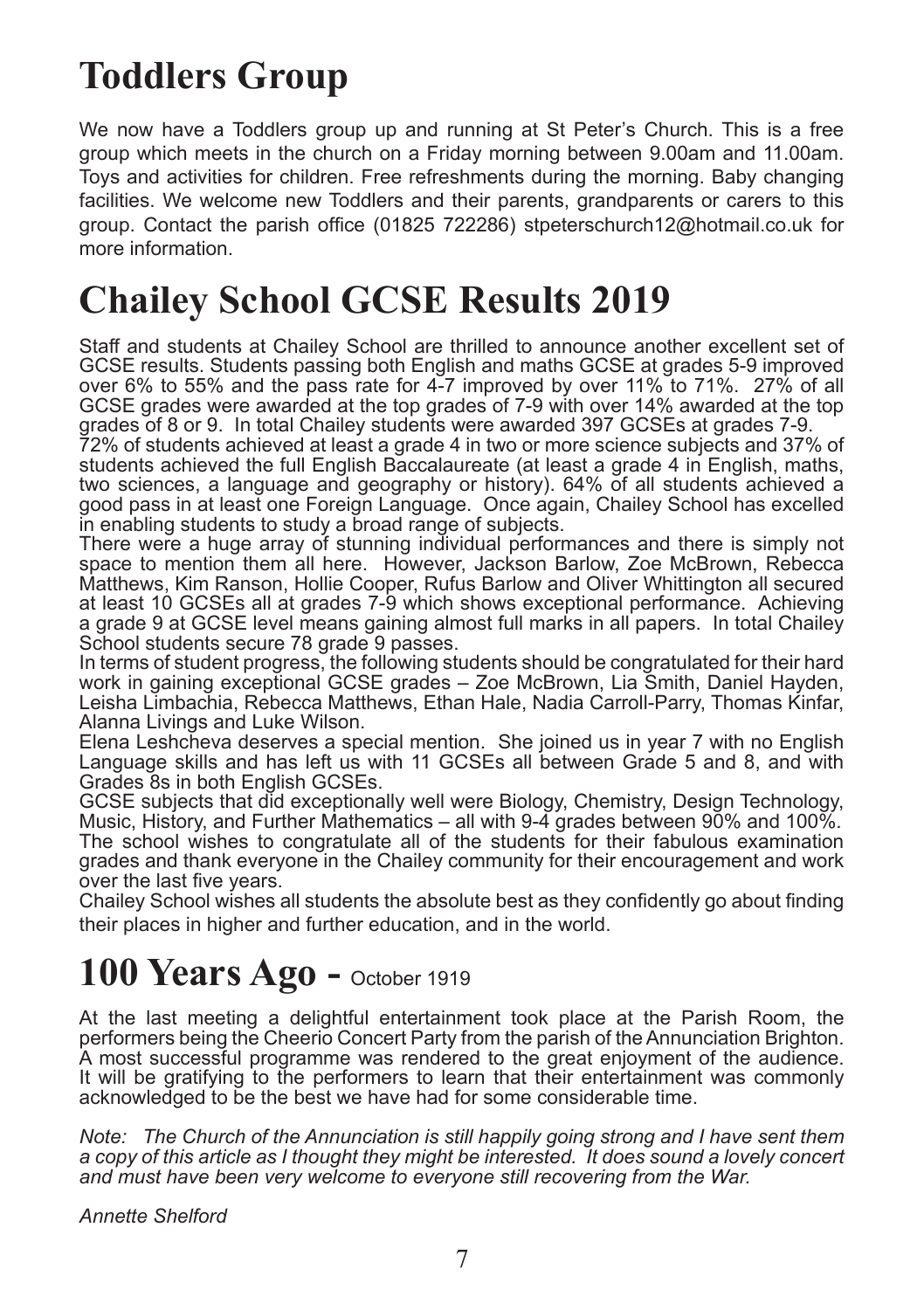# **Chailey Commons Society**

When there's a chill in the air and the lights must go on just that bit earlier, we then know that the season is well advanced, and autumn is with us. The summer has been like a summer shall we say and the fruits and berries on the trees have been abundant. Hedgerow plums and blackberries and elderflower berries for the distilling of delicious wine.

Not all was well however for our Bug Hunt. The day dawned with wind and rain which lasted through the day and so we unfortunately had to cancel the event. This was disappointing as it is popular. The Early Bird Walk went ahead later in the month and was enjoyed by a good group of keen early risers for 7 a.m.

This coming month will be busy with our activities. On Sunday 6th October we are holding a Besom Broom Workshop when we invite our members to come along and try their hand at this long-established skill. Meeting at Townings Farm close to Pound Common, we will have two sessions, 11.00.a.m. to 1.00.p.m. and 2.00.p.m. to 4.00.p.m. Numbers are limited to six per session, so booking is essential to Carole on *01444 471352.*

We have an Indoor Meeting on Thursday 10th October for a talk by Mike Allen on 'Man makes the Downscape and Weald'. Come along to the Village Hall by the Five Bells pub at 7.30.p.m. for an informative evening. Refreshments and parking and family and friends welcome too.

The Kingdom of Fungi and Mycology will be explored with our guest speaker on Wednesday 23rd October meeting at Pound Common car park at 2.00.p.m. £5 charge.

On Saturday 26th October between 11.00.a.m. and 1.00.p.m. it will be the children's turn to see how Besom Brooms are made and we shall be making small ones suitable for them. Meeting at Townings Farm, Plumpton Lane, North Chailey, so just drop in and have a look and perhaps buy a farm grown pumpkin at the same time. Just right for Halloween.

For further information, visit our website – www.chaileycommons.org.uk or our Facebook page www.facebook.com/chaileycommons/

*William Coleman - 01444 831098*



## **Chaileey Repair Cafe Begins Its Second Year!**

Chailey Repair Café is going from strength to strength as it enters its second year of operation. August 11th, the Cafe's first birthday, saw the village hall packed with more than 140 people attending

and more than 90 repairs attempted. Ken Jordan, Chairman of Chailey Parish Council, which financially supported the foundation of the café in 2018, made a short speech in which he stressed the contribution the Cafe had made to the local community and how it continues to provide a new and vibrant focus for social interaction in Chailey.

The Café now has 38 volunteers who have attempted to repair over 600 items in the past year. It has a substantial stock of specialist tools and spare parts and if it is unable to find the part required can order it on the spot via the café's own internet link and fit it when it arrives; you only pay for the parts.

Founder and Coordinator Bryan McAlley said "We are really looking forward to the challenges the local community will be bringing us during our second year of operation. We have sometimes been beaten by the challenge of what we have been asked to fix, but we don't give up easily, so do bring along that broken down appliance, damaged item of clothing or wobbly bike and we'll see what our skilled repairers can do!"

Bryan added "Don't forget that we also offer IT support, both with hardware and software, so if your laptop or tablet is playing up, our IT team will be happy to look at it for you!"

The café opens from 1000 – 1300hrs on the second Saturday of each month at Chailey Village Hall on the A275 next to the Five Bells pub. For more information, contact them at chaileyrc@gmail.com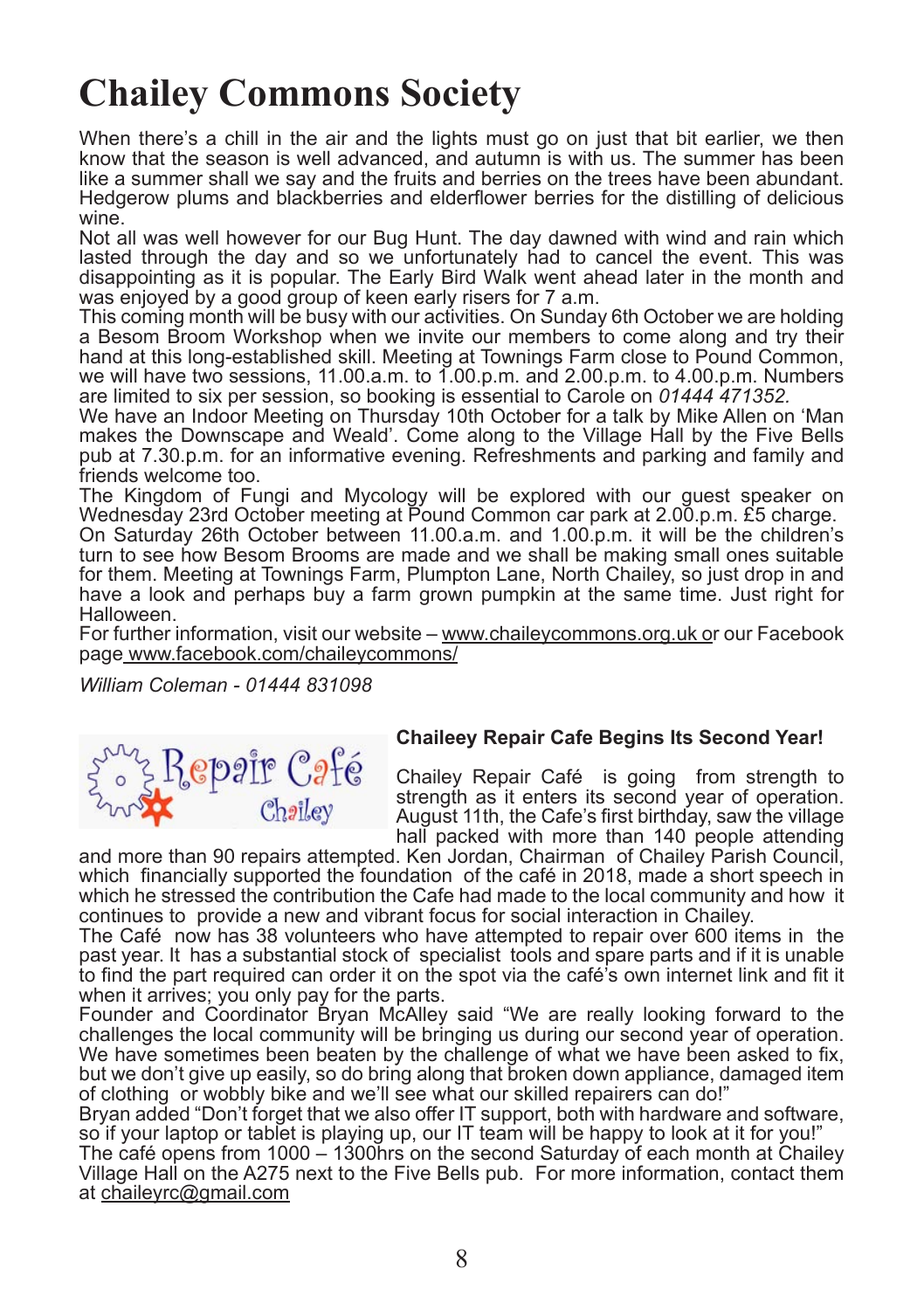# **Chailey Horticultural Society Autumn Show**

On a lovely early September afternoon the Chailey and District Horticultural Society held the autumn show in the village hall.

Although entries were a little down due to the many other local shows being held on the same day, the Hall presented a lovely tribute to local produce and talent. The standard was, as always, remarkably high and the display of ingenuity and humour a pleasure to behold.

Free apple pressing for delicious juice was available on site alone with delicious teas and cakes. Let us hope for continuing support in 2020. CUPS AWARDED

British Caledonian Cup ( vegetables) Peter Estcourt Hickwells Cup ( best vegetable exhibit) Peter Estcourt Bowling Cup ( flowers) Linda Blaker Weller Cup ( dahlias) Linda Blaker Sam Briggs Memorial Cup ( best in horticultural over all three shows) Chis Gibson Chris Bone Memorial Cup ( wine) Annelies Schlup and Peter Estcourt Cooper Cup ( cookery and handicrafts) Maureen Durrant TSB Cup ( flower arranging) Diane Ellis Village Cup ( children 7yrs and under) Isabella Blaker Chailey Cup ( 8 to 11 years) Eddie Finch Bosun Cup ( best in children's classes over all 3 shows) Eddie Finch DRIVEPOINT AWARDS Best apple juice Linda Blaker Cookery Pat Stepney

*Peter Estcourt. Show Secretary*

# **Chailey Horticultural Society**

All three shows this year have been successful and enjoyable. However we are an ageing band and desperately need new blood to help keep the society going so please remember our A.G.M. on Thursday 24th October in the Reading Room at 8pm. Food and drink will be provided!

Most spring and summer planted vegetables will be coming to an end. It is important to clear the land of anything that might harbour disease. This is particularly important in the greenhouse and poly tunnel where cucumber and melon plants should be cleared as soon as fruiting stops. Ensure that even the smallest potato is dug up from the potato patch as they may harbour disease and will anyway reappear next year! Cut down to ground level the fruiting canes of summer raspberries and tie in the new growth for next year.

As fruiting trees cease production remove all rotten and mummified fruit from the trees and from around the base. Burn and do not compost.

Apply grease bands to the trunks of fruiting trees to prevent coddling moth. The only fertiliser these trees require is bone meal as this is a slow release fertiliser with a high phosphorus content.

It is worth continuing to dead head dahlias as they may well continue flowering if there is a warm autumn.

Green outside tomatoes should be picked and placed on trays in a warm sunny spot, traditionally with a ripe banana to encourage them to ripen. Tomatoes in the greenhouse can be left provided there is no disease present.

Only store perfect apples by wrapping them in newspaper and storing them in a warm dark place.

However looking forward to the new year there are things to plant. Winter lettuce can still be sown, preferably started off in the greenhouse. Try winter gem and winter imperial. Plant out as soon as possible with a little protection from the worst of the weather. Over wintering onions, garlic and shallots can be planted. Try radar onions,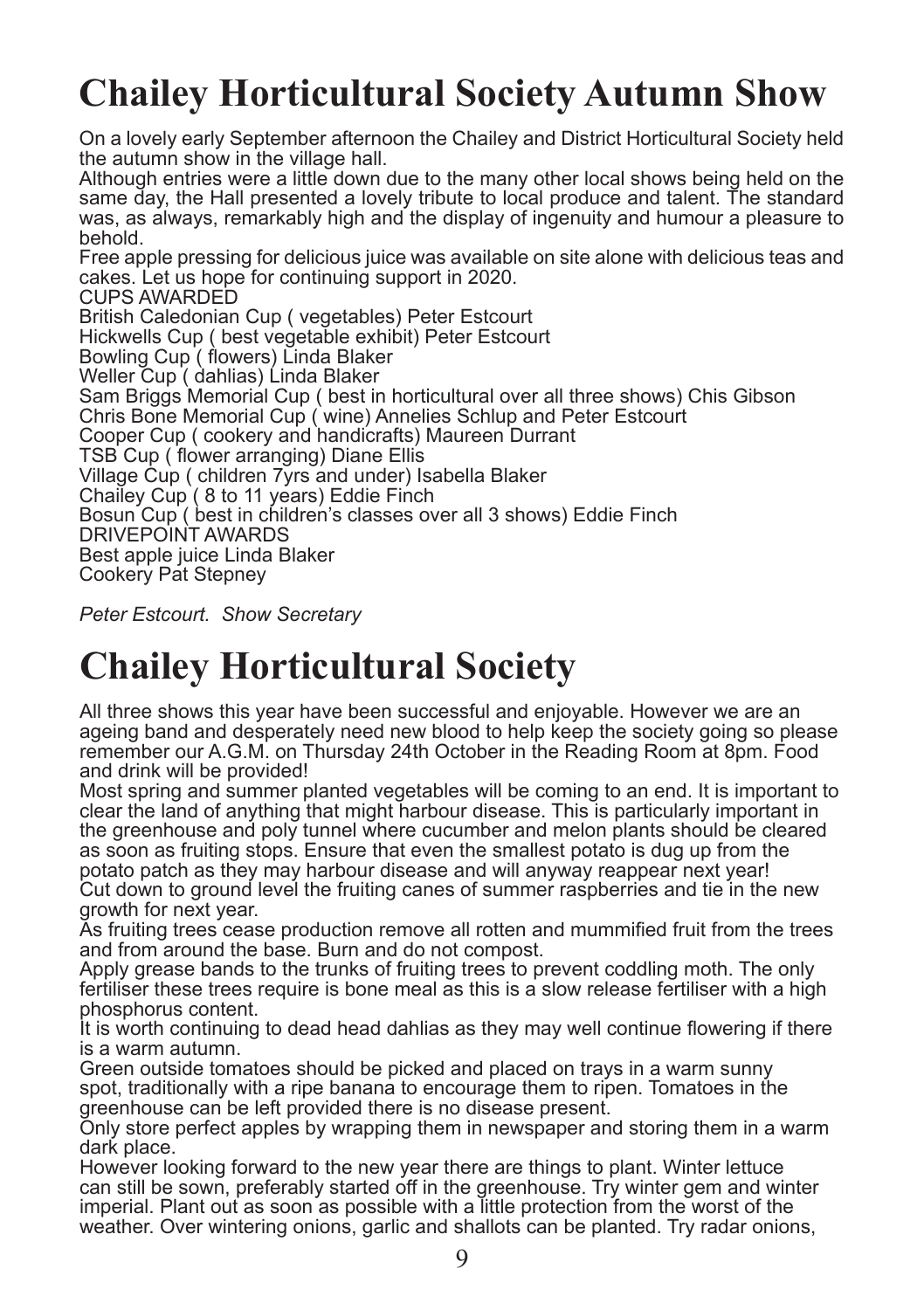Jermor shallots and cechmate garlic.

I plant overwintering broad beans on November 5th, starting them off in the greenhouse and planting out when two true leaves have appeared. Try superaquadulce and the Sutton ( dwarf). For peas I find Douce Provence the best but Meteor is an alternative Please remember our A.G.M. and thank you for your support throughout the year.

*Peter Estcourt - 07803179708* - pge44@icloud .com

# **Chailey Parish Council**

### **Strengthening Local Relationships (SLR)**

The Parish Council meets at six-monthly intervals with Highways under the County's SLR programme. Our next meeting will be on Monday October 21st when both Warrs Hill (pedestrian safety and alternative footways) and Mill Lane (project for a pedestrian crossing at junction of A275/Mill Lane) will be on the agenda.

We expect also to include requests for the maintenance of footpaths generally, since certain edges will have become overgrown during the summer and, in particular, the path between Chailey Heritage and the King's Head where CHEC will be based from the autumn. With the approach of winter residents will want to note that potholes can be reported via the Highways website: https://www.eastsussexhighways.com/report-aproblem or, if the matter is urgent, by telephone on *0345 60 80 193.*

If you would like to Council to raise specific matters at the SLR, you are asked to e-mail details to the Clerk or to telephone. [Residents may already know that Stephen Treharne is moving away from Chailey and resigned in July; our new Clerk is Bettina Newell who took office from September 2nd]



Our next meeting which will be on Tuesday 1st October will be the Annual Meeting when the new Committee is chosen and we review all that has happened during the past year. We hope everyone comes along to support the President and Committee. **INSPIRING WOMEN** After the summer, when we had an outing in the rain to Charleston and also hosted a tea party for an organisation from East

Grinstead, we began the autumn with an excellent talk by Ian Everest on The Women's Land Army, a Sussex Connection. Our speaker came from a farming background and his mother was a Land Army girl during the war. We heard that Plumpton College was closed for the duration of the war and the premises used for training Landgirls. 300,000 men left the farms to join up in 1914 and were replaced by women. We saw many photos to illustrate the talk and also learned that Lady Denman, who was one of the leading figures in the WI, gave part of her home at Balcombe Place (which had been a 21st birthday present to her from her father Lord Pearson) to be the HQ of the Women's Land Army. By the end of the war there were 88,000 women in the Land Army and 70% were country girls.

We meet in the Village Hall at 7.30 pm on the first Tuesday of each month and welcome prospective members and guests. For the nominal sum of  $£3$  the talk can be enjoyed followed by delicious home made refreshments.

*Margaret Smith (01825 723519)*

# **Chailey Litter Pickers**

## **1297+ Bags so far!**

Have you seen the signs? Eastbourne and Lewes District Council have done an amazing job of producing and placing around the parish a number of clear yellow 'Stop Littering' signs. We were the first area to have them and we are hopeful that they really will make people stop and think and take litter home with them instead of throwing it away on the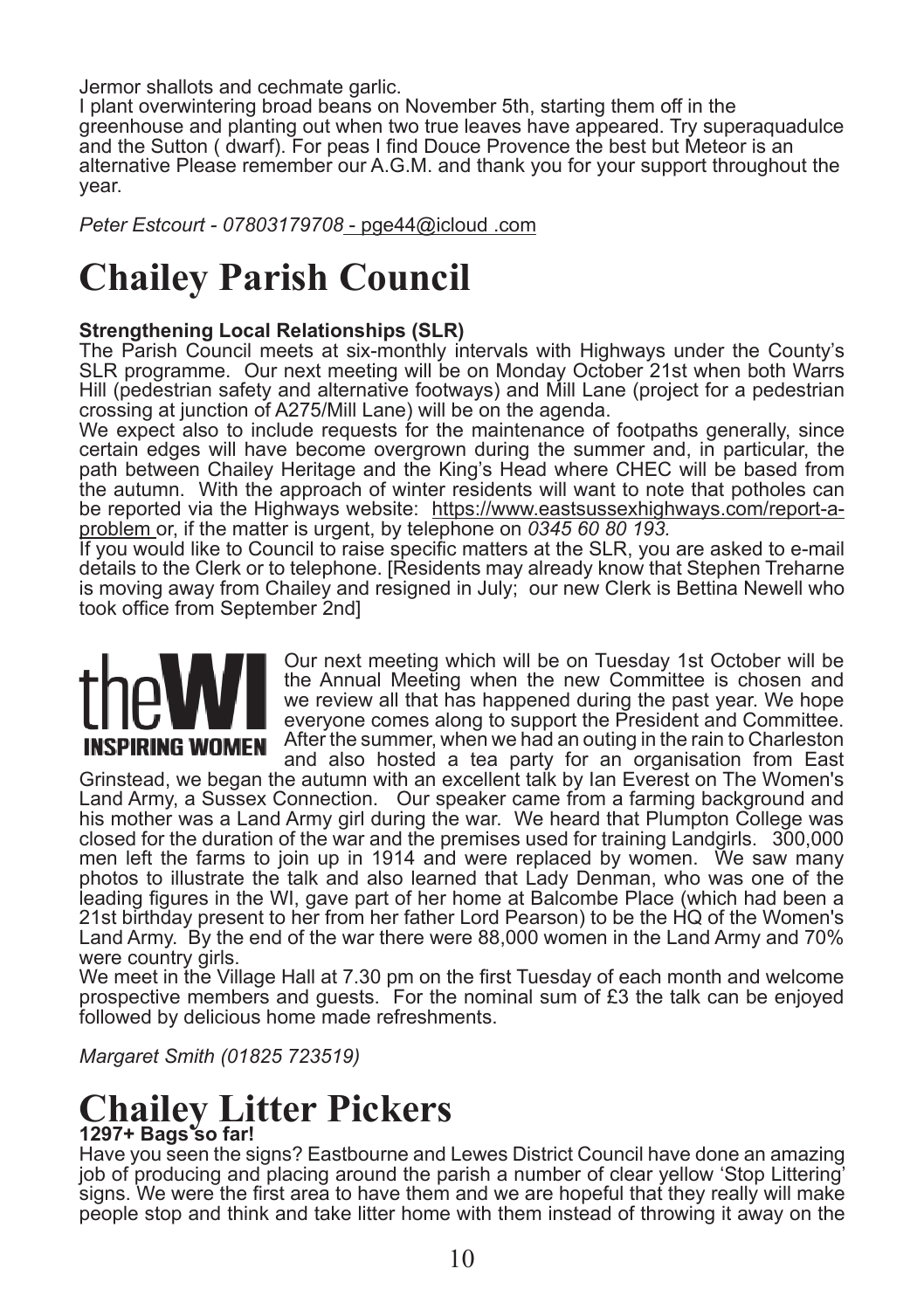roadside. I have heard a few comments about positioning of some of the signs in relation to driving vision; any feedback should be directed to the District Council, so they can reposition if required.

Long verges left uncut over the summer months are no doubt hiding a wealth of litter, so as the verges are cut Chailey Litter Pickers will be out in force cleaning up our verges and making Chailey glitter again. If you see one of our volunteers out litter picking please give them a friendly encouraging hoot and a wide berth as you drive by; help keep us safe out on the roads – thank you.

#### **Upcoming events:**

**October Group Litter Pick** will be on Saturday 26th meeting at Pound Common car park at 10am. Please wear sensible footwear and bring gloves and a grabber if you have them. Some equipment available on the day plus plenty of bags.

**November Group Litter Pick** will be on Saturday 23rd meeting at Chailey Free Church car park at 10am.

Our **AGM** is taking place on Friday 15th November in Chailey Free Church hall, 7.30pm – 8.30 pm. All welcome. Refreshments provided.

Further information contact Janet Caughley on janetcaughley @gmail.com or on *01273 400785*

## **Maria Caulfield MP**

Crime and the fear of crime is a huge issue locally. There is no doubt that since the loss of PCSO's in many of our villages, residents have felt less safe and while we live in an extremely safe part of the country, anti-social behaviour has been on the rise.

Sussex police work incredibly hard to keep us all safe but there is only so much they could do with limited resources and that is why I am extremely pleased that after months of lobbying Sussex police is set to get an extra £880,000 from Government.

A rise in antisocial behaviour has been particularly evident in the four towns in the constituency; Seaford, Lewes, Newhaven and Polegate. Local police have worked tirelessly to tackle the problems caused by a small number of offenders.

The extra funding is to be used to set up Violence Reduction Units which will bring together different organisations, including the police, local government, health, community leaders and other key partners to tackle violent crime by understanding its root causes. The new units will be responsible for identifying what is driving violent crime in the area and coming up with a co-ordinated response.

The announcement follows the recruitment of 20,000 new police officers – beginning next month, and the confirmation from the new Home Secretary that all 43 police forces in England and Wales can use enhanced stop and search powers.

For our village's discussions are being had about the return of PCSO's whose local knowledge is invaluable not just in tackling crime, but in preventing it. Nothing is confirmed yet, but I know this is something constituents would really value.

The police in Sussex do a great job but they need the investment and support to make this happen. It feels that at last our police officers are being given the resources and powers to do their jobs.

## **The Rob & Ann Bequest**

The Rob & Ann bequest has invested £50,000 to yield £2-2,500 p.a. to help young people start their working lives, tools, equipment & fees to vocational courses and give a bonus at Christmas to the aged, infirm and lonely. Request in writing R & A Bequest, Bineham Garden, N. Chailey BN8 4DD

*Best wishes, Rob & Ann*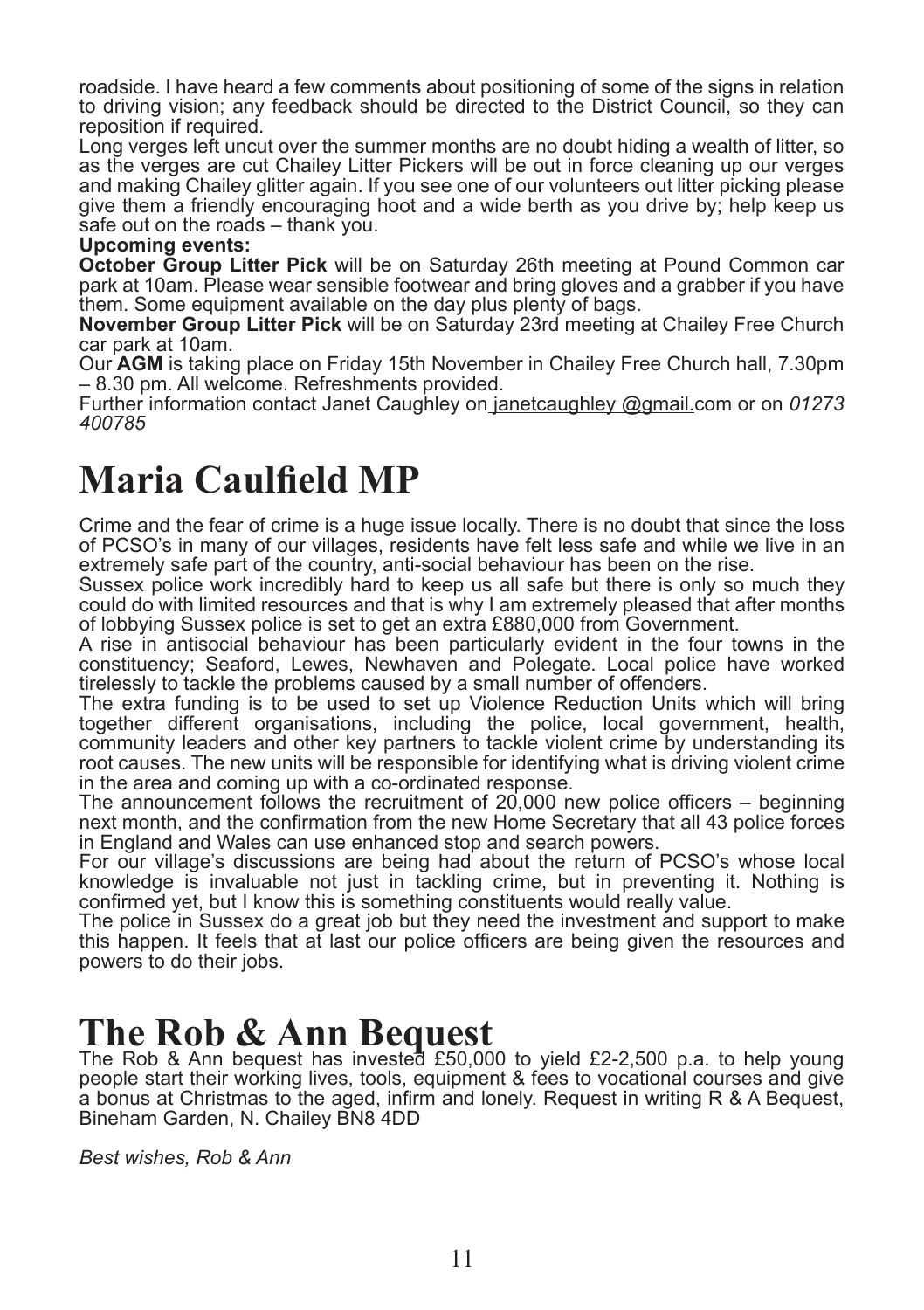# **CHEC Relocation.**

CHEC - A charity that gives disabled adults a taste of working life has moved into the old Kings Head pub at North Chailey, now known as Kings Court.

CHEC print and design firm started as a social enterprise in 1995 to offer a professional work place for young disabled adults who found it hard to find jobs after finishing formal education because of their physical challenges.

It was the creation of former Chailey Heritage Head of Secondary Education Graham Barber, who died in 2018. Mr Barber, from Macclesfield, Cheshire, originally moved to Sussex to take a job as a woodwork teacher at Chailey Heritage Craft School in 1983.

Mr Barber saw the potential of a business that could develop the work of the school's vocational lessons and provide the young adults with a route into work after they left the Heritage and also provide them with a good social setting. Before the establishment of CHEC there was no way of the youngsters in his class to access work when they had left formal education because of the level of their disabilities.

His family has taken on the running of the scheme and has recently leased the ground floor space at the pub.

Richard Rutherford, from North Chailey, one of the five trustees, said: "Graham was aware that there was nowhere for these intelligent but often severely disabled youngsters to go. He saw a need and a demand. He always used to say 'If we build it, they will come'. He would have loved to see the latest progress in what we provide. The workplace plays such an important part in our lives and without places like CHEC a section of society would never have these experiences."

"We aim to provide as normal a working environment as possible, whilst also providing the care support that our disabled colleagues need. They love the social atmosphere of being at work."

The centre offers disabled people the opportunity to work as a team, designing, manufacturing and marketing a range of gifts and promotional items.

It uses a variety of printing processes and also has an embroidery machine. All work is done on site. Products are mainly sold to local customers including individuals, businesses, clubs and societies, but are also available for national distribution.

Workers contribute to the business in many different ways including computer design, computer-controlled embroidery, press operation, producing marketing material and general office duties such as word processing and filing. The disabled workers are not paid but benefit from the social atmosphere and interactions of a workplace.

One disabled CHEC worker, who cannot be named for security safeguarding reasons, said: "We look forward to coming into work here because there is such a friendly atmosphere and it is good for us socially and also mentally, it gives us all a purpose to our day. It makes a big difference to all our lives to be able to work together".

CHEC Director Matt Barber said: "Dad would have been delighted with our move to these excellent new premises. He always wanted to showcase that severely disabled people could be included and that they should be given every opportunity to experience all aspects of adult life, including work and all the benefits that it brings to our lives. The location of the new office will mean that many more people will become aware of us and the work we produce as a team.

CHEC takes great pride in providing people with a purpose to their day, a sense of achievement and an increased level of independence and social interaction. The new premises will help make our work even more enjoyable."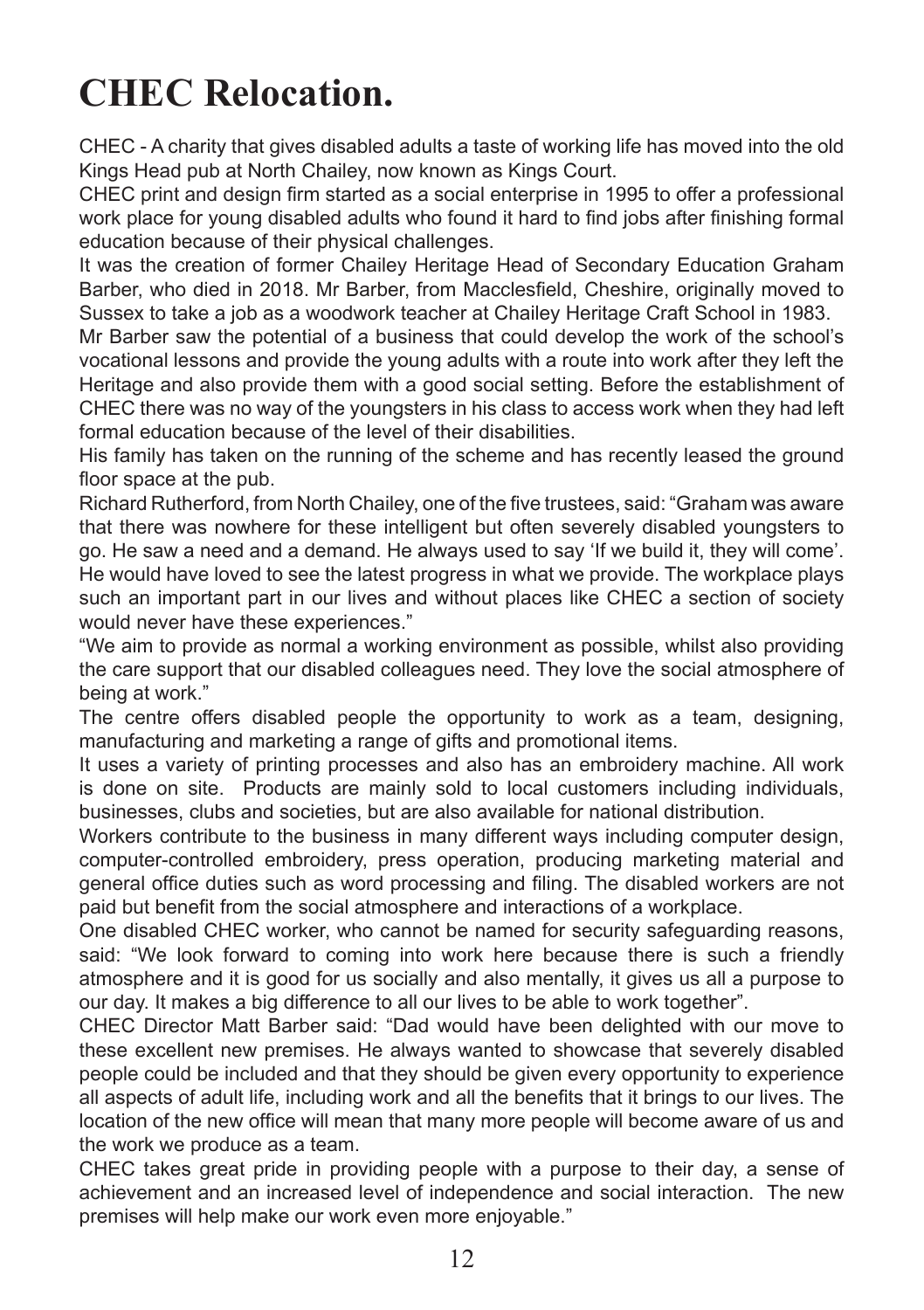Ben Ellis from Bedford Park, which owns the property, said he was delighted that CHEC had moved to the site. He said: "Whilst we were unable to find someone to take the former pub, we worked extremely hard to ensure a local, community-based tenant had the opportunity to take the premises. For this to be such an excellent and positive local charity has exceeded all expectations. We could not be happier and wish them all the best for many years to come"

Sharon Davy, Lewes District councillor for Chailey, said: "From the moment I learned about CHEC I was keen to champion the inspirational work it does. Moving to King's Court is thrilling and I was happy to help. CHEC is where it should be, in Chailey, where it all began".



August 100 club winner – number 27 Phoebe Black September 100 club winner – number 99 Connie Brooks Congratulations to you both and thank you for your continued support.

#### **Badge Night**

Our badge night was held a couple of weeks ago at The Five Bells and we unveiled our membership badge design. This

year the winning design was created by Sophie Palmer, congratulations to Sophie who will be invited to set off our firework display on 9th November.

We were able to sign up over 40 members on the night and welcome three new members to our society. It's not too late to join or renew your membership. Details available from me at secretary@chaileybonfire.co.uk or by phoning *01273 401900*. Membership costs just £5 per adult or £10 for a family of 2 adults and children

#### **Bonfire Night**

Preparations are well under way for bonfire night on 9th November.

Float registration forms are available from secretary@chaileybonfire.co.uk or phone Diane on *01273 401900.*

If you are able to help us marshal the event during the evening, please get in touch via our facebook page or contact our secretary (details above) for further information.

You can follow our exploits and events on the Chailey Bonfire website http://www. chaileybonfire.co.uk or search Chailey Bonfire on facebook.

#### **Senior Citizens Christmas Dinner/Party**

This year our party is being held on Saturday 7th December. If you would like more information please contact Jane Stent on *01273 400632.*

## **Chailey Cricket Club**

Four matches to finish off the season: **18 August** – Waldron won by 4 wickets

- **Chailey CC 124**
	-

Peter Dembrey 46; Marc Sellis 29no **Waldron CC 125 for 6**

Simon Stevens 2 for 14 and Vishal Miragi 2 for 22

- **25 August** match drawn….moral victory for Chailey.
	- **Streat & Westmeston CC 166 for 6 dec** (42 overs innings closed) Simon Stevens 3 for 11
		- Mal Harding 2 catches as wicketkeeper
	- **Chailey CC 165 for 8** [36 overs innings closed ran out of time] Kanagaraj Kandan 69; Marc Sellis 32
- **1 September** Chailey won
	- **Chailey 183 for 6**
		- Marc Sellis 49; Simon Stevens 37; James Brooklyn 29; David
		- **Brunswick Village 120 all out** Pramendra Singh 3 for 16; Tony Hurkett 2 for 16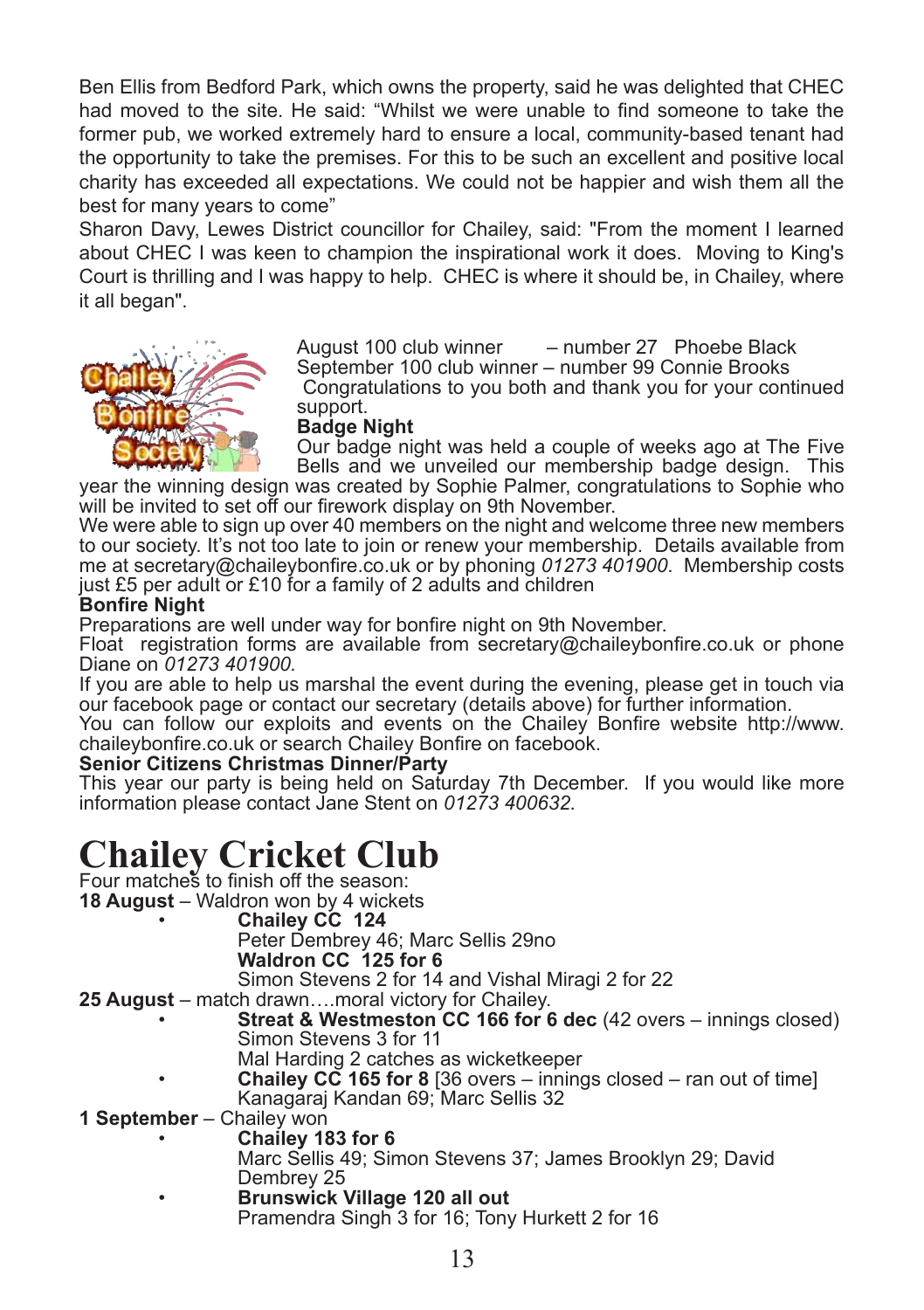**<sup>15</sup> September** – Felbridge won • **Chailey <sup>203</sup> for <sup>8</sup>** [40 overs – innings closed]

Pramendra Singh 54; Mal Harding 53; Marc Sellis 31; Peter Dembrey

<sup>29</sup> • **Felbridge & Sunnyside** 206 for 3

Vishal Miragi 2 for 46

So, the 2019 season has now come to a close but not before we had a very enjoyable time. In the words of one player 'we played competitively throughout in the right spirit and great to see new faces join the club.'. So, to next season when we hope to grow a few more fixtures, recruit a few extra players, hopefully from Chailey, and continue this upward 'good feel' trend. Want to join in the fun? Contact Peter Dembrey on *07709 946880* and get involved in any close season events such as the proposed club dinner to be held in the next few weeks, potentially winter nets or other close season get togethers. **A thank you** - at the end of another season we would like to reflect, remember and thank all those who have over the past 262 seasons, turned out for the club in a playing capacity, supported us, provided cups of tea as well as other friends and families of the club. Without their input, love of the game, maintenance of the ground, dedication and loyalty to the club it is very unlikely that we would exist today. You make us feel humble – from each current member of the club, we thank you all.



#### **VERGES AND WALKWAYS – South Chailey A275 and North Chailey A272**

Residents – whether they be young – old – disabled – fit need to have easy and clear access

along the walkways to our Post Office and Shop. Over a period of time, the access has become overgrown and makes it difficult. Before the Horns Lodge Pub stopped trading, it was also important for local residents to walk to their local without getting into their car. It is sadly missed.

I reported this problem on the 3rd September and asked for these works to be given priority for our local community in South Chailey. These works were done within two weeks of my request by East Sussex County Highways with support of our local County Councillor, Jim Sheppard and the Lead Councillor for Transport and Environment, Claire Dowling. I hope this clearance makes life a bit easier.

On behalf of residents, I also asked that some of the walkways that have become overgrown be cleared on the A272. Many walkers and dog owners enjoy accessing Chailey Common from this busy road. Again, I hope this helps.

#### **CHEC – A CHARITY THAT GIVES DISABLED ADULTS A TASTE OF WORKING LIFE HAVE MOVED INTO THE OLD KINGS HEAD PUB, AND NEWLY NAMED KINGS COURT**

Whilst it is always a blow for another pub to close, there is a happy ending for CHEC. For those in our community who do not know the history of the Chailey Heritage and Grace Kimmins, it's a special story that is worth reading. CHEC stems from this legacy and is a separate entity.

The centre offers intelligent, but severely disabled people the opportunity to work as a team, designing, manufacturing and marketing a range of gifts and promotional items. They have sophisticated computer design equipment and offer a professional service. From the moment I learned about CHEC, I was keen to champion the inspirational work

it does. CHEC is where it should be – in Chailey – where it all began.

*Cllr Sharon Davy (Cllr Sharon Davy, Chailey)* Email: Sharon.davy@lewes.gov.uk

Telephone: *01444 831 336*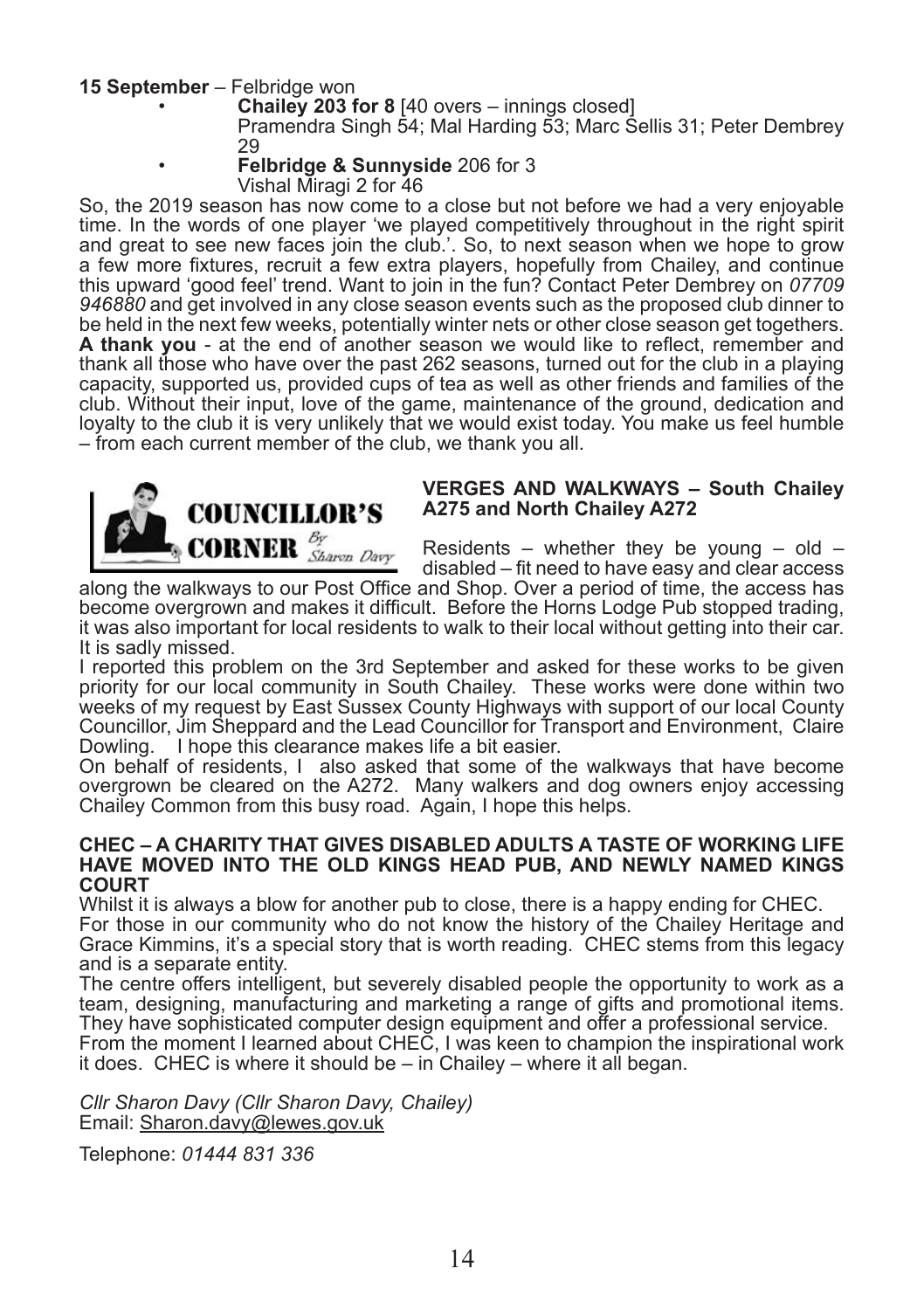## **OTHER LOCAL NEWS**

# **Lewes Windmill District Trefoil Guild**

Trefoil Guild members are meeting again after a summer break. During the holiday period in August some of us were able to assist on a daily basis at the East Sussex County International Guide Camp for over 1000 girls and leaders. We learnt that visitors had come from 10 countries worldwide and on the Open Day we were able to meet and chat to girls and leaders from Greece, Japan, Malaysia, Nigeria, St Vincent & the Grenadines to mention just a few.

We meet on the 3rd Wednesday evening of the month in the Community Centre, Newick during the winter. In the summer we enjoy out-of-doors activities. The highlight this summer being a B-B-Q in the garden of 2 members.

For more information please contact Jane Stent *01272 400 632* or Linda Samson *01825 723 171.*  A warm welcome awaits you. Previous membership of Guiding is not required.

We have a varied programme of activities and speakers and occasionally, if we are able to, we are asked to support the girls' activities.

We would like to invite you to a meeting on Thursday 17 October 2019 at 7.00 pm in the Church Barn Centre,Church Road, Newick, BN8 4JZ

Mr Alex Sewell (East Grinstead Museum) will speak on 'SIR ARCHIE MCINDOE & THE GUINEA PIG CLUB' £6.00 including 'A Hot Supper' (Please let us know if you have any dietary requirements)Raffle

RSVP by 9 October 2019 to Linda Samson 16 Newick Drive, Newick, Lewes, BN8 4PA Tel: *01825 723171* Email: linda.samson@btinternet.com

## **The Art Society, Uckfield, Lewes and Newick Underground Cathedrals by Ian Swankie October 9th The Civic Centre Uckfield 2.3**0

 One of our favourite lecturers Ian Swankie returns to, in his own words, 'bring to life and reveal secrets in an entertaining way in the hope that everyone who comes to one of my lectures will learn something new.'

This time he will be telling us all about the London Underground with its wonderful heritage of architecture, ingenious design, powerful advertising posters and unique calligraphy. Ian is a freelance tour guide, accredited lecturer and gallery guide. He is lan is a freelance tour guide, accredited lecturer and gallery guide. He is also a freeman of the Worshipful Company of Art Scholars.

We highly recommend this lecture; you will really enjoy it, accompanied as usual with an excellent digital presentation. The cost is £7 on the door for non-members. For further information please go on our web site. We look forward to welcoming you. *Annette Shelford*

# **Newick Cinema**

## **A Community-based Venture for Sunday Evenings**

Our next show is on 27th OCTOBER. We hope that many of you will be able to come and enjoy "DOWNTON ABBEY". There is a licensed bar, teas, coffees, cakes and ice cream plus an interval so that there is an opportunity to meet up with friends and have an enjoyable evening out in the village. Booking in advance will secure seats in the front rows however there is no need to book, just come along at 7pm and buy a ticket on the door; the film will start at 7:30pm.

## **OCTOBER'S FILM** - **DOWNTON ABBEY (PG)**

Starring: Hugh Bonneville, Maggie Smith, Joanne Froggatt, Matthew Goode and all the favourites from the TV series